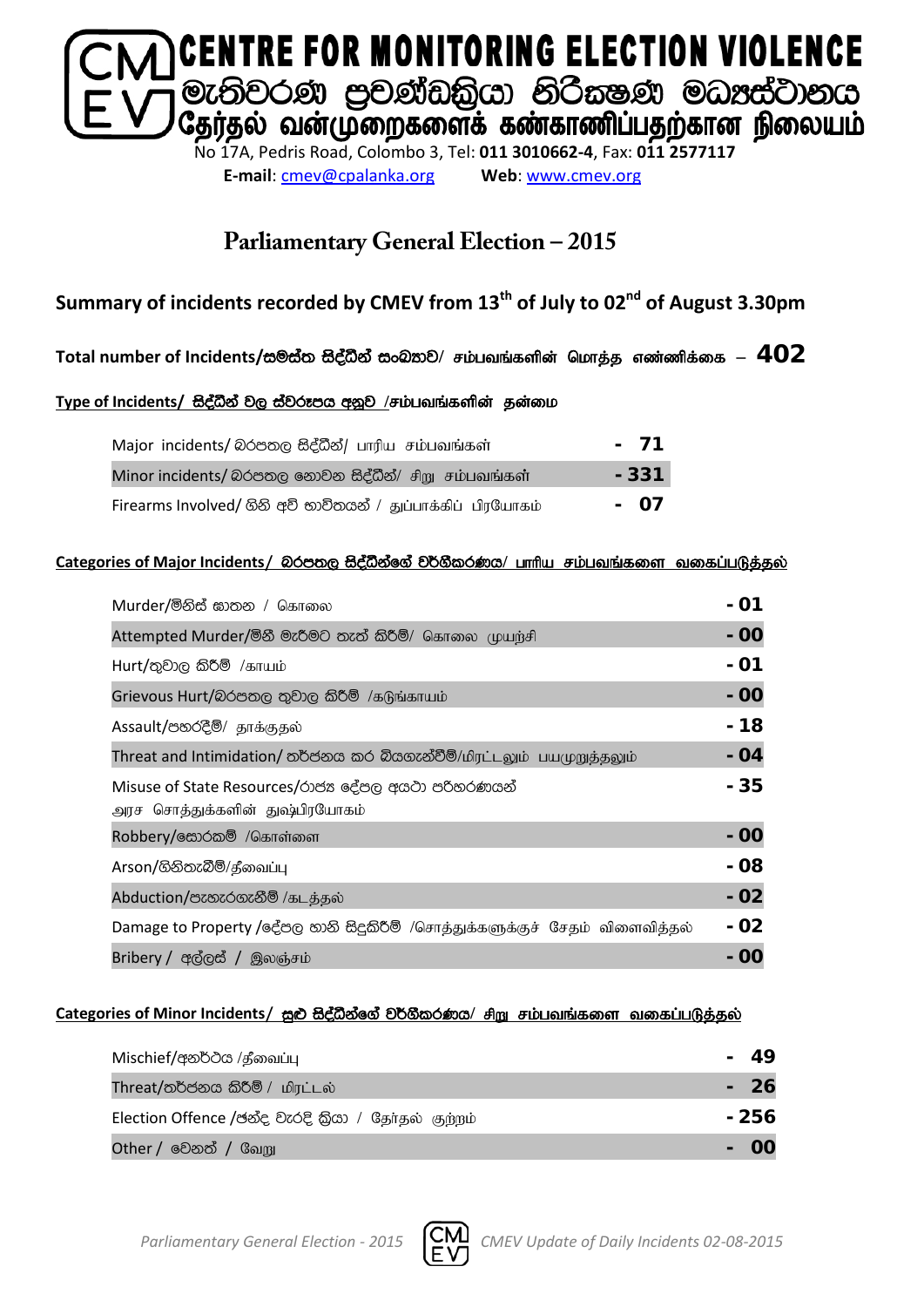**Provinces** in which a major number of incidents were reported / වැඩිම බරපතල සිද්ධීන් සංඛතාවක් වාර්තා වූ පළාත් <u>/ அகிகமாக பாரிய சம்பவங்கள் இடம்பெற்றதாக அறிக்கையிடப்பட்ட மாகாணம்</u>

Northern = 15, Western = 12, Eastern = 09, Central = 07

**Districts** in which a major number of incidents were reported / වැඩිම බරපතල සිද්ධීන් සංඛතාවක් වාර්තා වූ දිස්තිුක්ක <u>/ அதிகமாக பாரிய சம்பவங்கள் இடம்பெற்றதாக அறிக்கையிடப்பட்ட மாவட்டம்</u>

Jaffna = 10, Gampaha = 07, Kandy = 05, Digamadulla = 05

Electorates in which a major number of Incidents were reported / වැඩිම බරපතල සිද්ධීන් සංබ<sub>්</sub>තවක් වාර්තා වූ <mark>ூ: ல</mark>ிவ் கூறிமை / அதிகமாக பாரிய சம்பவங்கள் இடம்பெற்றதாக அறிக்கையிடப்பட்ட தேர்தல் தொகுதி

Mannar = 04, Minuwangoda = 04, Nallur = 03, Medirigiriya = 03

#### Major Incidents-Alleged Perpetrators by Party / බරපතල සිද්ධීන්ට චෝදනා ලැබූ පාර්ශව/ பாரிய சம்பவங்கள் <u>தொடர்பாக குற்றம் சாட்டப்பட்ட தரப்பு</u>

| Against UPFA/චි.ජ.නි.ස ට චිරෙහිව /ஐ.ம.சு.மு. க்கு எதிராக          | - 25 |
|-------------------------------------------------------------------|------|
| Against UNP/ චි.ජා.ප ට චිරෙහිව /ஐ.தே.கட்சிக்கு எதிராக             | - 17 |
| Against ITAK/ ஓ.ஐ. ச.ல 2 එරෙහිව/ இ.த.அ.கட்சிக்கு எதிராக           | - 08 |
| Against EPDP/ 0.8.8.8 ට එරෙහිව/ஈ.ம.ஜ.கட்சிக்கு எதிராக             | - 03 |
| Against AITC/ අ. இ. ஐ. இலை 2 එ தேசி அ. இ. த. கா. கட்சிக்கு எதிராக | - 01 |
| Against SLMC/ இ.  இ.  2 එරෙහිව/ ஸ்ரீ.ல. மு. கா. கட்சிக்கு எதிராக  | - 02 |
| Against PNG/ ඏ.ඎ.෩. ට එරෙහිව/க.கு. தரப்பிற்கு எதிராக              | - 15 |
| Against Police/ පොලිසියට චරෙහිව /பொலிஸிற்கு எதிராக                | - 00 |

Manjula Gajanayake National Co-ordinator / ජාතික සම්බන්ධීකාරක/ தேசிய இணைப்பாளர்

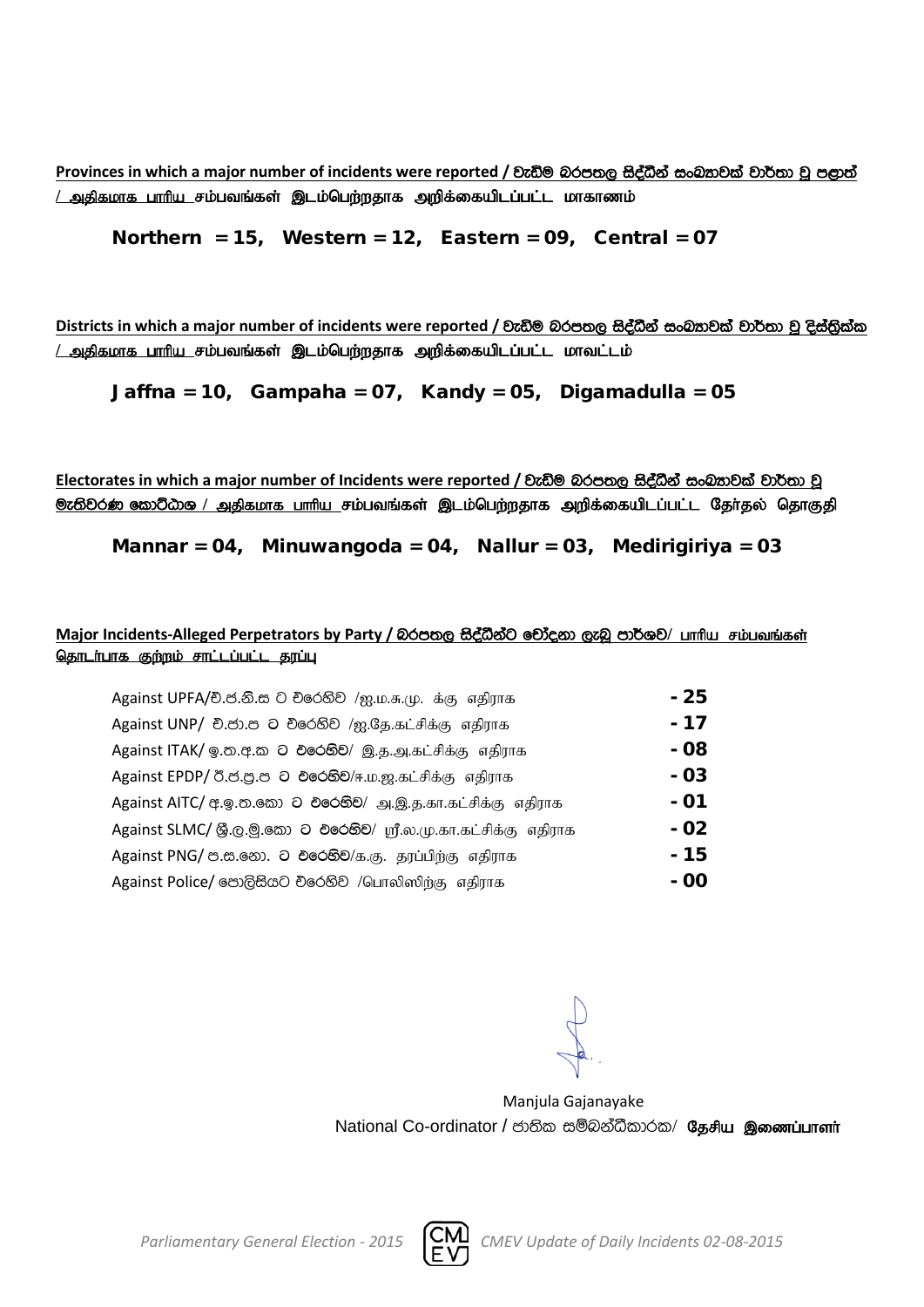# **Total Number of Incidents by Type (402)**



**Major Incidents by Type (71)**